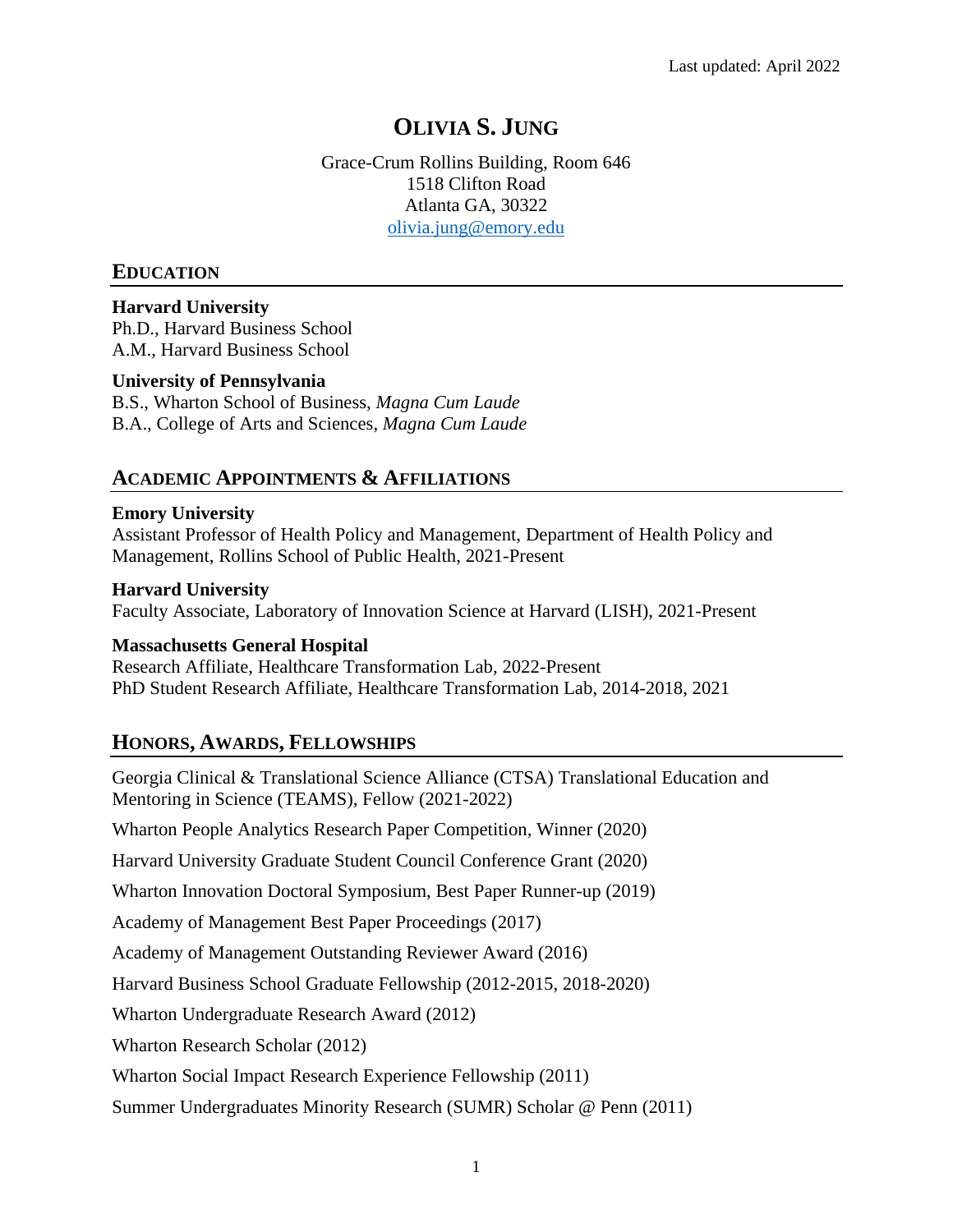Korea University Business School Scholarship (2010)

Wharton Summer Program for Undergraduate Research Fellowship (2010)

Lola G. Duff and William H. Duff, II Scholarship (2008-2012)

Huntsman Joint Dual-Degree Program in International Studies and Business (2008-2012)

# **PUBLICATIONS (\*AUTHORS CONTRIBUTED EQUALLY)**

- [1] **Jung OS**, Jackson J, Majmudar M, McCree P, Isselbacher EM (2022). Engaging Frontline Employees Using Innovation Contests: Lessons from Massachusetts General Hospital. *Healthcare*, 10(2):100615.
- [2] **Jung OS**, Kundu P, Edmondson AC, Hegde J, Agazaryan N, Steinberg M, Raldow A (2021). Resilience vs. Vulnerability: Psychological Safety and Reporting of Near Misses with Varying Proximity to Harm in Radiation Oncology. *The Joint Commission Journal on Quality and Patient Safety*, 47:15-22.
	- Featured on MIT Sloan Management Review, ["The Best of This Week"](https://sloanreview.mit.edu/article/best-of-this-week-experimental-arrangements-org-learning/?)
	- Covered by [Harvard Business School Working Knowledge](https://hbswk.hbs.edu/item/how-to-learn-from-the-big-mistake-you-almost-make)
	- Invited post on the [Joint Commission blog](https://www.jointcommission.org/resources/news-and-multimedia/blogs/improvement-insights/2021/01/25/role-of-psychological-safety-in-near-misses-reporting/)
	- Highlighted by the **AHRQ Patient Safety Network**
- [3] Kundu P, **Jung OS**, Valle LF, Edmondson AC, Agazaryan N, Hegde J, Steinberg M, Raldow A (2021). Missing The Near Miss: Recognizing Valuable Learning Opportunities In Radiation Oncology. *Practical Radiation Oncology*, 11(3):e256-e262. - Highlighted by the [AHRQ Patient Safety Network](https://psnet.ahrq.gov/issue/missing-near-miss-recognizing-valuable-learning-opportunities-radiation-oncology)
- [4] **Jung OS**, Blasco A, Lakhani KR (2020). Innovation Contest: Effect of Perceived Support for Learning on Participation. *Health Care Management Review*, 45(3):255-266.
	- Included in *Best Paper Proceedings of the 2017 Academy of Management Meeting* as top 10% of submissions. Citation: Jung OS, Blasco A, Lakhani KR (2017). Organizational Support for Learning and Contribution to Improvement by Frontline Staff. In Guclu Atinc (Ed.), *Proceedings of the Seventy-seventh Annual Meeting of the Academy of Management*.
- [5] \*Blasco A, \***Jung OS**, \*Lakhani KR, \*Menietti M (2019). Motivating Effort in Contributing to Public Goods Inside Organizations: Field Experimental Evidence. *Journal of Economic Behavior in Organizations*, 160:214-229.
- [6] Fout F, Plotzke M, **Jung OS** (2019). Heterogeneity in Medicare Home Health Patients. *Home Health Care Management & Practice*, 31(1):9-15.
- [7] Friedberg MW, Chen PG, White C, **Jung O**, Raaen L, Hirshman S, Hoch E, Stevens C, Ginsburg PB, Casalino LP, Tutty M, Vargo C, Lipinski L (2015). Effects of health care payment models on physician practice in the United States. *RAND Health Quarterly*, 5(1).
- [8] **Jung, OS**, Guzzo T, Lee D, Mehler M, Christodouleas J, Deville C, Hollis G, Shah A, Vapiwala N, Wein A, Pauly M, Bekelman JE (2012). Out-of-Pocket Expenses and Treatment Choice for Men With Prostate Cancer. *Urology*, 80(6):1252-1257.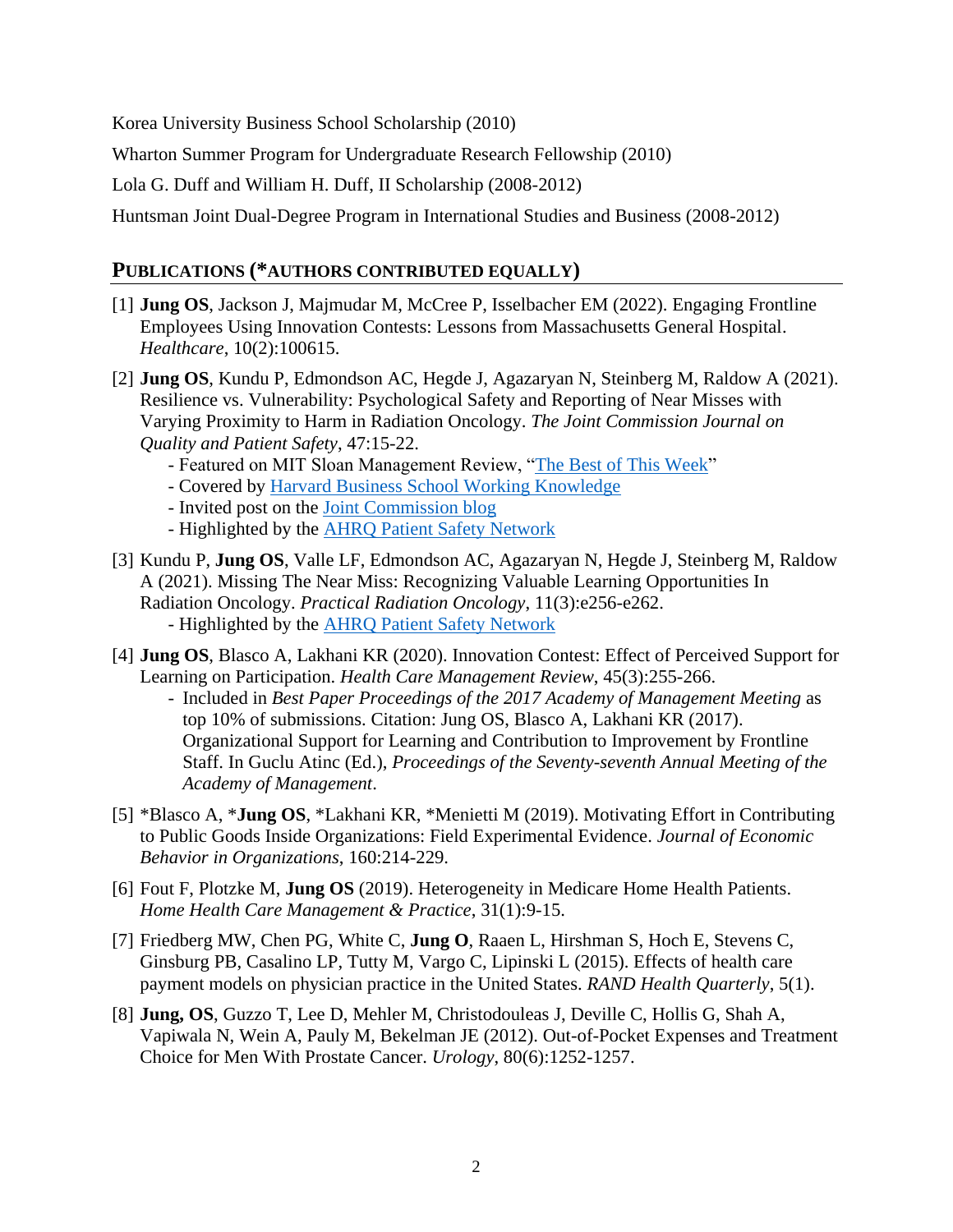# **CASES**

[1] Edmondson AC, **Jung OS**. (2021). The Turnaround at Ford Motor Company. *Harvard Business School Case*, 621-101.

# **RESEARCH IN PROGRESS**

- [1] Implementing the COVID-19 Virtual Observation Unit in Emergency Medicine: Frontline Clinician and Staff Experiences (with Emily Hayden, Stephen Dorner, Ilana Graetz), *revise & resubmit, resubmitted*
- [2] Employee Engagement in Quality Improvement and Patient Sociodemographic Characteristics in Federally Qualified Health Centers (with Janet Cummings), *revise & resubmit, resubmitted*
- [3] Democratizing Innovation Within Hierarchies: A Field Experiment and Survey Study at NASA (with Jana Gallus and Karim Lakhani), *under review*
	- Winner of the Wharton People Analytics Research Paper Competition
	- Best Paper Runner-up at Wharton Innovation Doctoral Symposium (voted by symposium participants)
	- Discussed in [UCLA Anderson Review](https://www.anderson.ucla.edu/faculty-and-research/anderson-review/worker-ideas)
- [4] Crowdsourcing Increases Employee Innovation: Field Experimental and Qualitative Evidence from Community Health Centers, *revising*
- [5] Open Innovation with Nursing and Patient Care Services at Massachusetts General Hospital (with Hiyam Nadel, Paula McCree, Gaurdia Banister, Alex Berger, and Nour Al-Sultan), *writing*
- [6] Nursing Work Environment and Healthcare-Associated Infections (with Jeannie Cimiotti, Peter Joski, Yin Li, Yu Jin Kang, Edmund Becker, and Scott Fridkin), *writing*
- [7] Innovations by Frontline Workers in Federally Qualified Health Centers (with Fahima Begum), *data analysis*
- [8] Innovating Affordable Medical Devices in Crises: End-Starting the Innovation Process (with Hila Lifshitz-Assaf and Steven Randazzo), *data collection/analysis*

## **CONFERENCE PRESENTATIONS (\*POSTER)**

- 2022 Academy of Management x3 (Seattle, WA, scheduled) AcademyHealth\* x2 (Washington, DC, scheduled)
- 2021 International Symposium on Process Organization Studies (virtual), Academy of Management (virtual), Open and User Innovation Conference (virtual)
- 2020 People and Organization Conference (virtual), Academy of Management (virtual), Organization Theory in Health Care Annual Conference (virtual)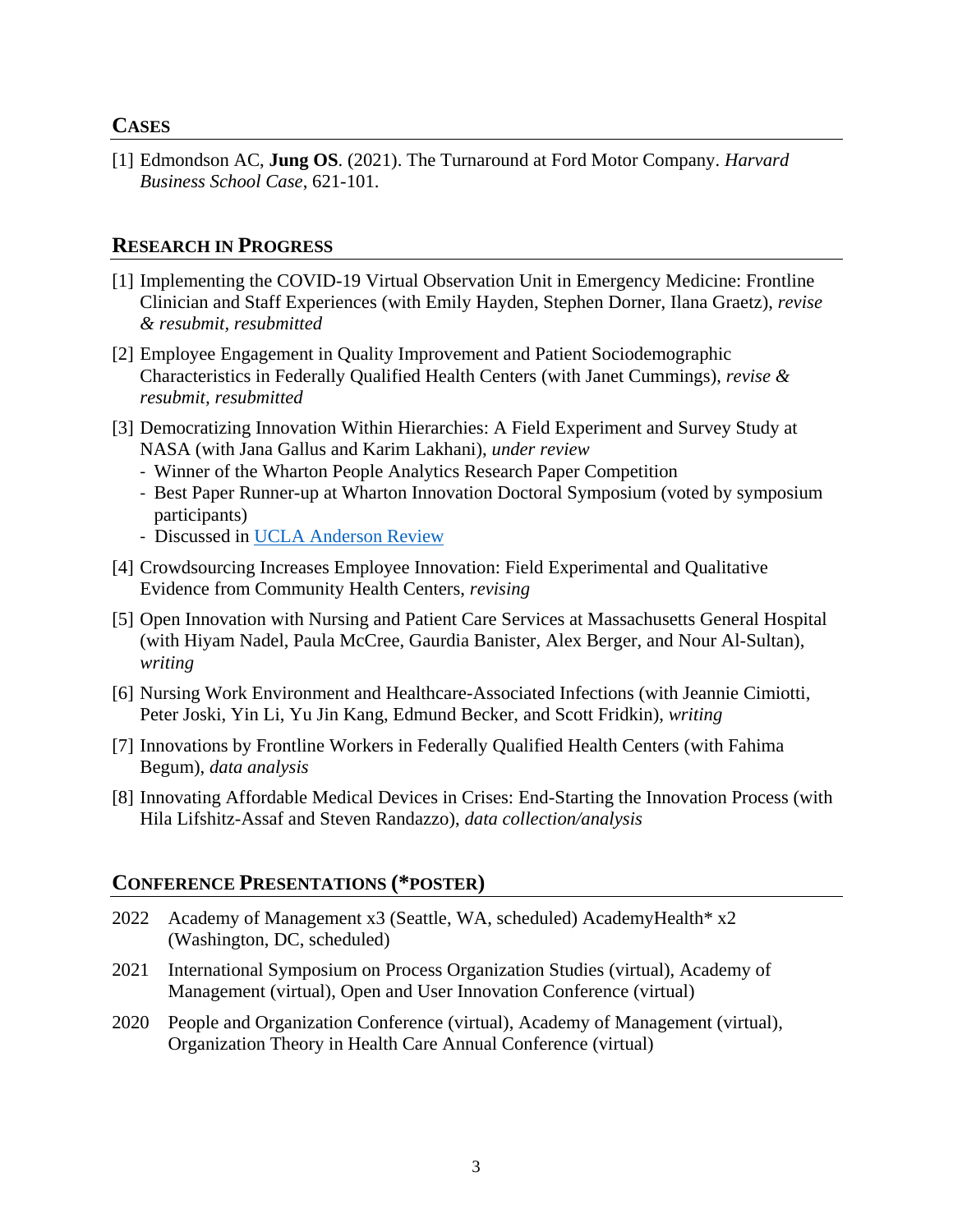- 2019 INFORMS (Seattle, WA), Wharton Innovation Doctoral Symposium (Philadelphia, PA), People and Organizations Conference (Philadelphia, PA), Advances with Field Experiments Conference (Chicago, IL), INFORMS Healthcare (Boston, MA)
- 2018 American Public Health Association Annual Meeting (San Diego, CA)
- 2017 Academy of Management (Atlanta, GA), AcademyHealth\* (New Orleans, LA)
- 2015 Annual International Improvement Science and Research Symposium (London, UK)
- 2014 Academy of Management (Philadelphia, PA), AcademyHealth\* (San Diego, CA)
- 2013 AcademyHealth\* (Baltimore, MD)
- 2012 Penn Undergraduate Research Symposium (Philadelphia, PA), Penn Center for Undergraduate Research and Fellowship Open House Poster Presentations\* (Philadelphia, PA)
- 2011 Penn Previews Conference 60-Second Lecture (Philadelphia, PA)

# **RESEARCH FUNDING**

| 2022-2023 | Lean Implementation and Organizational Learning<br>Emory University (Seed Funding, Synergy II Nexus Award), \$23,813<br>Primary Principal Investigator                                                        |
|-----------|---------------------------------------------------------------------------------------------------------------------------------------------------------------------------------------------------------------|
| 2022-2024 | Patient Reminders and Self-referrals Via Online Patient Portals and Text<br>Messaging to Improve Adherence to Breast Cancer Screening<br>Association of University Radiologists, \$140,000<br>Co-Investigator |

## **TEACHING EXPERIENCES**

#### **Classroom teaching**

- Teaching Fellow, "Research in Global Health and Health Policy" for Professor David Cutler, Harvard College (2020)
- Teaching Fellow, "Becoming a General Manager" for Professor Amy Edmondson, Harvard Business School (2019)
- Teaching Assistant, "Leadership Development in Global Health: Health System Strengthening Towards Universal Health Coverage" for Frank Nyonator, Senior Leadership Fellow in the Division of Policy Translation and Leadership Development, Harvard School of Public Health (2014)
- Teaching Assistant, "Leadership Development in Global Health: Health Care Delivery–Are We Moving In The Same Direction?" for Rafael Bengoa, Senior Leadership Fellow in the Division of Policy Translation and Leadership Development, Harvard School of Public Health (2013)
- Teacher, Summerbridge Pittsburgh: Breakthrough Collaborative, taught literature-reading and essay-writing in a classroom of seventh-graders (2009)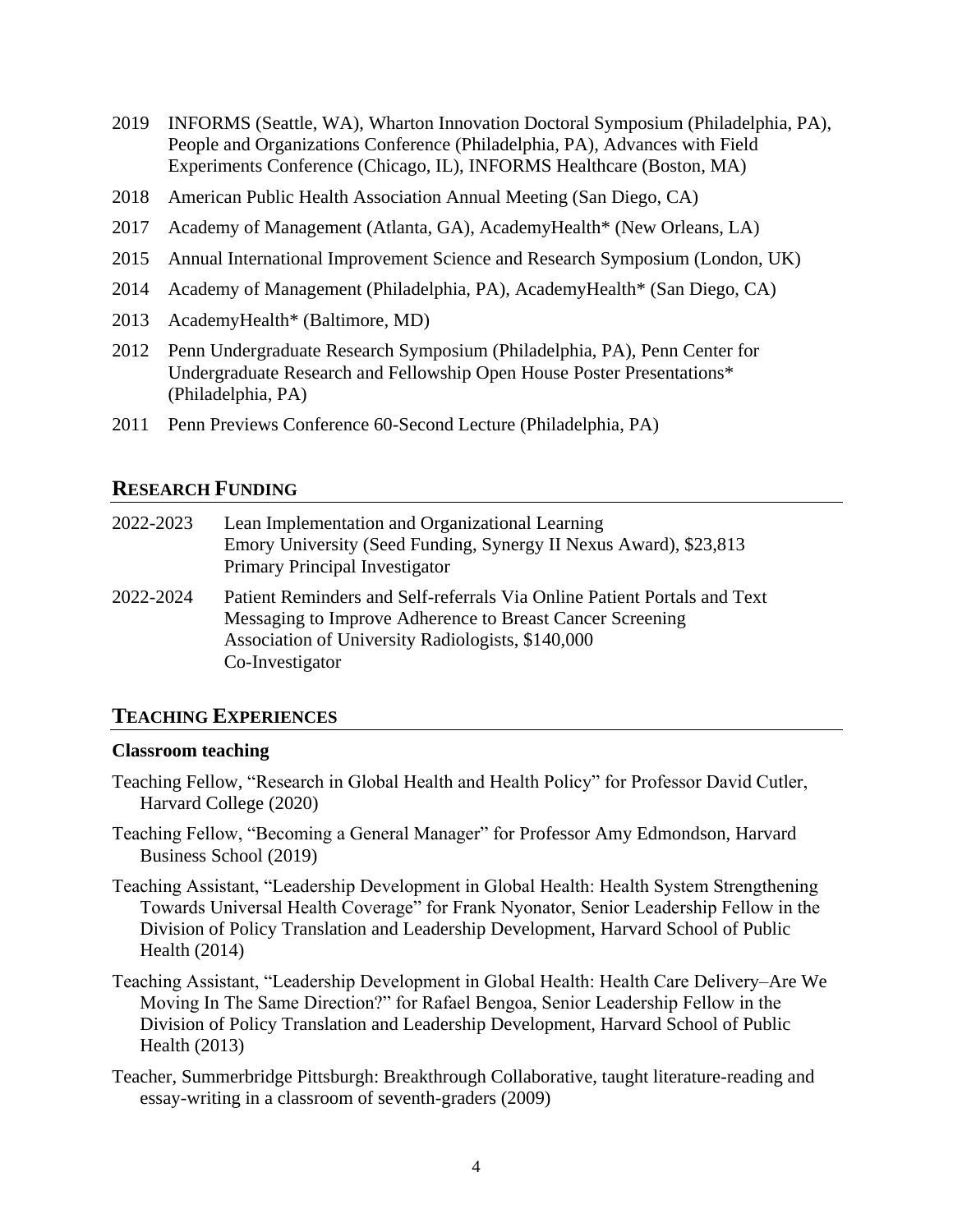## **Other**

Certificate, Harvard Business School Case Method Teaching Seminar

# **PROFESSIONAL SERVICE**

### **Organized symposia**

- "Innovating Under Constraints Within and Beyond Organizational Boundaries" Academy of Management Annual Meeting, sponsored by Technology and Innovation Management division, (2022, scheduled)
- "Motivating Engagement with Novel Innovation Mechanisms" Academy of Management Annual Meeting, sponsored by Organizational Behavior and Technology and Innovation Management divisions, (2020, cancelled due to the COVID-19 pandemic)

## **Reviewing for conferences**

AcademyHealth Annual Research Meeting abstract reviews (2019-Present), Academy of Management Annual Meeting paper reviews (2014-Present)

## **Reviewing for journals**

*California Management Review* (2022, 2017), *BMC Health Services Research* (2021), *Health Services Management Research* (2017-2018, 2021), *Quality Management in Health Care* (2020)

## **UNIVERSITY SERVICE**

# **Emory University, Rollins School of Public Health, Health Policy & Management Department**

PhD Program/Organizations and Management Track Leadership (2021-Present)

Faculty Search Committee, member (2021-2022)

## **Harvard University**

Crossroads Emerging Leaders Program, volunteer application reviewer (2020)

## **University of Pennsylvania**

Penn Alumni Interview Program, volunteer interviewer (2013, 2015-Present)

# **COMMUNITY SERVICE**

Boston Community Chaplain Ministry, Boston, MA, advisory board member (2021-Present)